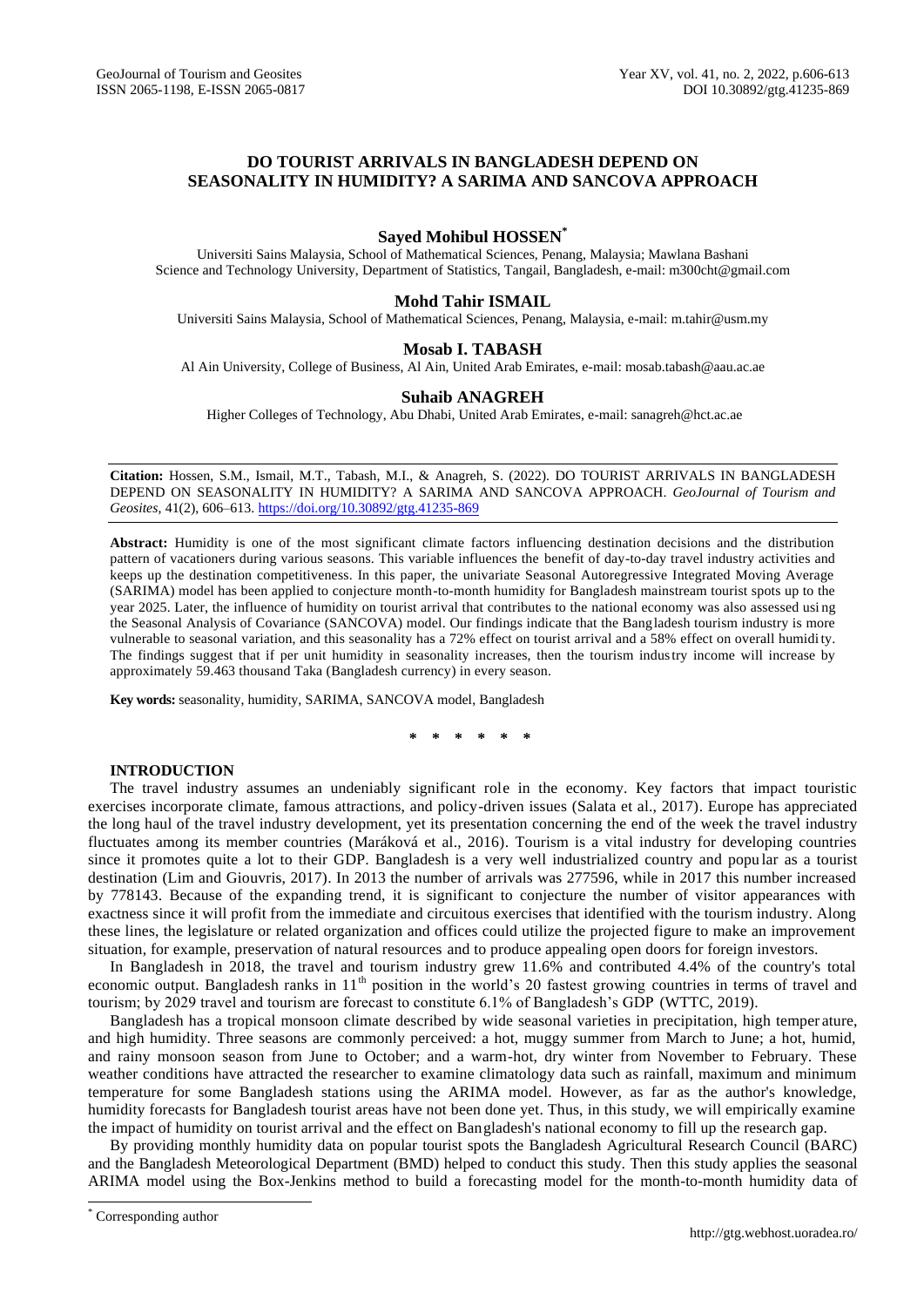popular tourist spots in Bangladesh. Furthermore, this study also proposes the SANCOVA model to evaluate the effect of seasonality on the national economy in Bangladesh. The followings are the main contribution of this study:

1. To identify the association between seasonal variation in humidity and the tourism industry in Bangladesh.

2. To construct an appropriate SARIMA model for the humidity on the seven tourist stations and examines the effect of seasonality on the national economy in Bangladesh by SANCOVA model.

3. To obtain the parameters of the required model and use diagnostic tests to determine model a ccuracy.

The outline of the paper is as follows. Section 2 highlight the literature review and Section 3 provides details about the Materials and Methods used in the study. Section 4 presents the results of the study with a relevant discussion. Finally, we present the conclusion with implications in Section 5.

### **LITERATURE REVIEW**

It was discovered that a favorable climate (summer and winter) for a given product and certain assets that would attract vacationers could influence demand or appearances in traveler destinations (Akhtar et al., 2019). A study also found a correlation among climatic variables such as temperature, humidity, and wind speed with human entertaining in open places for their comfort (Dillimono, 2015). Human wellbeing depends to some extent on the physiological and mental responses of the body to local climatic conditions – the way toward adjusting to new conditions when traveling can influence these responses (Katerusha and Matzarakis, 2015; Csete and Szécsi, 2015). In the present day, the travel industry (with brisk exchanges to distant destinations with an alternate climate as for the typical local conditions) agreements with visitors to adjust the new atmosphere which their body can absorb physically and psychologically through a temporary lived time (Hanna et al., 2016; Matzarakis et al., 2010; Salata et al., 2016). For outdoor comfort during spring, higher temperatures and meteorological pressures positively correlate with entertaining (Keller et al., 2005). However, higher temperatures bring about more negative attitudes surpassing comfort during the summer.

Seasonal changes have an impact on the relationship between climatic variables and variability in attitude. Shorter hours of sunshine may lead to negative feelings during seasonal changes (Beecher et al., 2016). Bangladesh is bestowed with immense natural beauty. Its captivating historical and natural attractions have drawn many travelers from far and wide throughout the ages. The Country additionally flaunts a rich social inheritance. More than 2,000 years of its checkered history, numerous distinguished administrations of lords and sultans have administered and vanished, leaving their imprints looking like radiant urban communities and landmarks the forsaken remnants of a considerable lot of these destinations are as yet noticeable in numerous spots all through the nation. In the north of the country, such sites incorporate Puthia, the temple city in the Rajshahi division; Mahasthangarh, the most ancient archeological site, in Bogra district; Paharpur, the religious community of Buddhist in Naogaon district; and Kantaji, the ornamental, stoneware of Hindu religion, in Dinajpur district. Sandy sea beaches with natural and hilly areas, including tribal with their engaging cultural activities in the Chittagong Hill Tracts, highlight Bangladesh south-east. The Cox's Bazar, a prominent and the longest sandy sea beach globally, is the key choice for tourists observing sunset in the southeast part.

South-west Bangladesh flaunts the world's biggest mangrove forest, Sundarbans, just as [royal Bengal tigers](about:blank) and mottled deer in the Khulna locale. The verifiably significant Sixty Dome Mosque in the city of Bagerhat is a nother Famous site. In the Bangladesh north-eastern part, the land cover with a green carpet of enchanting tea gardens on little slants with glamorous water flow in the Sylhet division. Forests with natural beauty and stone bath water flow, as a transient feathered creature in the haor (wetlands) regions during winter. The Ministry of Tourism structures national approaches for the advancement and promotion of the travel industry and keeps up the Beautiful Bangladesh crusade. The Bangladesh Government has formed a Tourist Police unit to secure local and foreign tourists more readily and take care of the usual attractions and natural life in significant tourist destinations. Therefore, we aimed to ascertain the impact of humidity for the tourists to discover Bangladesh. Mainly we focus on the effect of humidity asses by using SARIMA and SANCOVA models on seven attractive tourist destinations in Bangladesh.

# **MATERIALS AND METHODS**

### **Data collection**

Three main seasons split the year of Bangladesh climate: a wet or monsoon season, which lasts from May to October; a cooler season between October and February; and the dry season from March to May. The cool season is the best time to travel in the country from comfort. The monsoon season typically carries hefty rainfall at that time, making travel in certain areas impossible. This study uses monthly humidity data for the following locations in Bangladesh: Dhaka (the capital city), the south-eastern zone (Chittagong, Cox's Bazar, and Rangamati), the south-western region (Khulna), the northern part (Rajshahi), and the north-eastern area (Sylhet). The study will examine the relationship between changes in the climate and the tourism business. Figure 2 shows the framework of the study.

It is impossible to use primary data because it would take much time and sophisticated equipment support, which is lacking. Thus, secondary data are used in the study. Other covariates may be included in the model building process. Even the secondary sources could not provide the data for all the years of the last three decades for all the meteorological stations. We composed secondary humidity data from the BBS (Bangladesh Bureau of Statistics), the BARC (Bangladesh Agricultural Research Council) and the BMD (Bangladesh Meteorological Department). At the very beginning, we examined the data to sort out missing values. Stations that contain missing values of more than 2% were not considered. After finishing data screening, the above seven tourist spots with enduring data (more than 40 years) were used for the present study. Therefore, humidity data from January 1972 to December 2017 for those spots were utilized in this study.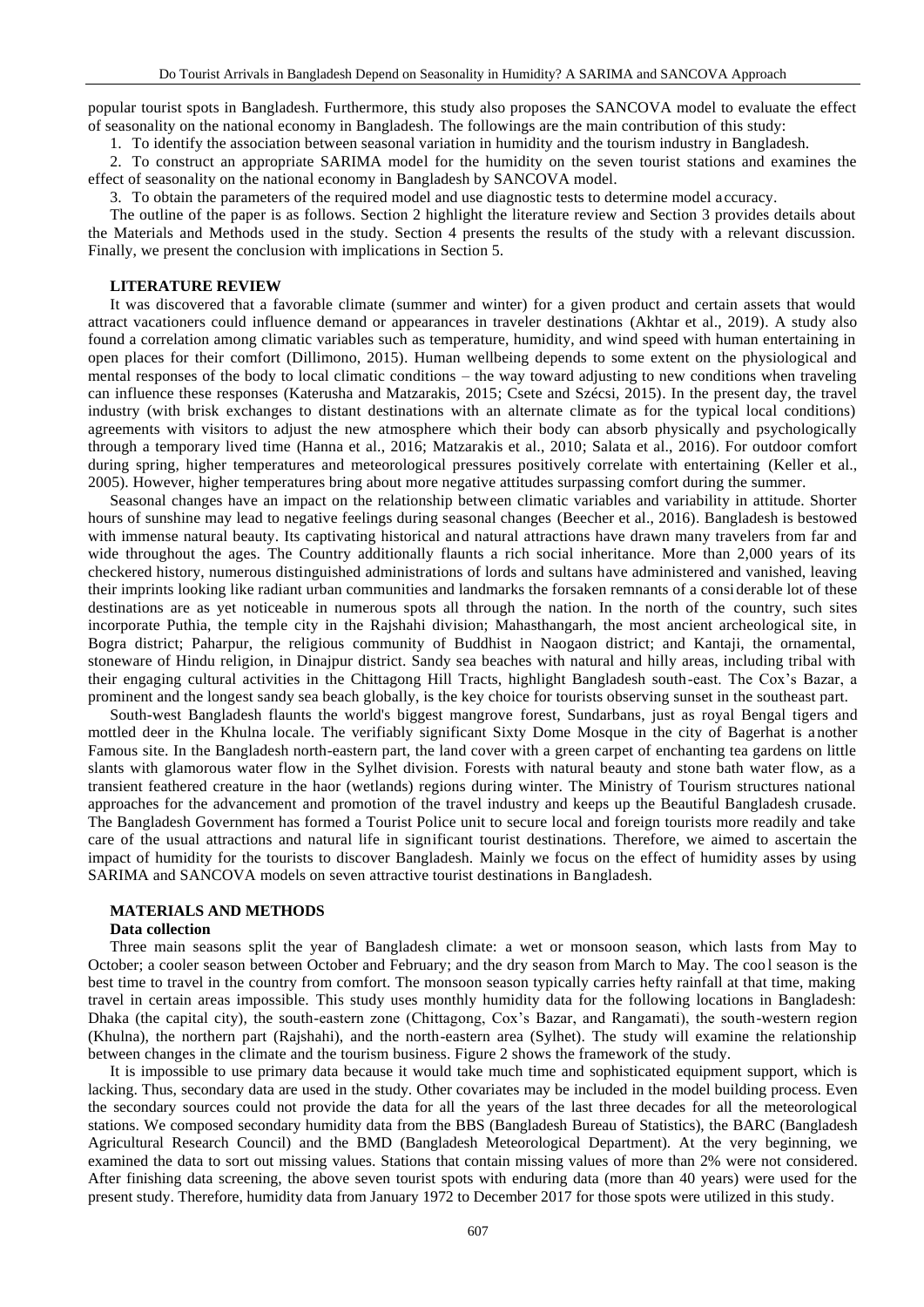

(Source: www.pinterest.com) Figure 2. Framework of the study

### **Reasons for using SARIMA Model**

Humidity is one of the most significant climate factors influencing the decision of destination and the distribution pattern of vacationers during various seasons. This variable influences not just the benefit of day -to-day travel industry activities yet additionally the arranging and structure of the travel industry facilities to keep up destination competitiveness later. Thusly, having an early sign of conceivable future humidity levels could assume a noteworthy role in planning the tourism industry. Seasonality is not a simple concept easily discussed by broad policy objectives (Connell et al., 2015). Explicitly modeling seasonality in a time series appears preferable for at least three reasons.

First, in many situations, the seasonal fluctuations and forecasts thereof are of interest. For example, in marketing and tourism applications, forecasts of possible changes in seasonality can be beneficial, in addition to forecasts of the long-run trend. Similarly, information on the nature of seasonal movements in variables such as production, investment, and inventory building may be of interest, both for individual firms and policymakers (Robert et al., 1998). Second, seasonal adjustment procedures are essential to analyze the resulting seasonally adjusted series. Third, this seasonal component is overlooked and needs to be projected from the data. It has been well documented that this may distort other time series features, including trends, structural breaks, and nonlinearity. Previously, ARIMA models were not used to predict climatic variables except particularly in various scientific and engineering applications. However, this model was recently applied in the sea surface temperature (SST) data to forecast in the Baltic Sea up to the year 2050 (Baker-Austin et al., 2013). Recently, studies of climatic variables with different weather station data were also examined to compare temperature and rainfall trends in some parts of the world (Zhang et al., 2008).

# **The SARIMA Model**

In the process of Autoregressive (AR), the present observation  $y_t$  of arranging p made by a weighted normal of past perceptions of *p* periods with parameters  $\phi_1, \phi_2, \dots, \phi_n$  and arbitrary unsettling influence in the current period. This procedure signifies as AR (*p*) and can be composed within the frame of the equation (Rahmatullah and Imon, 2017) is,  $y_t = c + \emptyset_1 y_{t-1} + \emptyset_2 y_{t-2} + \cdots + \emptyset_p y_{t-p} + \varepsilon_t$ 

Similarly, in the process of Moving Average (MA), the present observation  $y_t$  of order q produced a weighted average previous q period of random disturbance with parameters  $\theta_1, \theta_2, \dots, \theta_q$ . This procedure signifies as MA (q) and can be written in the form of the equation is,  $y_t = \mu + \varepsilon_t + \theta_1 \varepsilon_{t-2} + \cdots + \theta_q \varepsilon_{t-q}$ 

Where c and  $\mu$  are steady  $\epsilon_t$ -expected a typical arbitrary variable containing mean 0 and variance  $\sigma_s^2$ . To indicate this MA process order, we use the system MA(*q*) analogous to the AR case. The mean of the MA (*q*) process is assumed to be 0,  $E[t] = 0$ . With moving average error terms, the Autoregressive (AR) structures can be written in the equation form is,

 $y_t = c + \emptyset_1 y_{t-1} + \emptyset_2 y_{t-2} + \cdots + \emptyset_p y_{t-p} + \varepsilon_t + \theta_1 \varepsilon_{t-1} + \theta_2 \varepsilon_{t-2} + \cdots + \theta_q \varepsilon_{t-q}$ 

The process mentioned above is defined by ARMA (*p*, *q*) and called an Autoregressive Moving Average (ARMA) process of order (*p*, *q*). The Autoregressive Integrated Moving Average (ARIMA) process is broadly utilized in econometric time series modeling. This model states that the data used is stationary. However, many of the econometric time series data are nonstationary and need integration to become stationary. If a time series is integrated of order one i.e.,  $I(1)$ , its first differences are  $I(0)$ , i.e., stationary. Similarly, if a time series is I(2) its second difference is I(0). In general, if a time series is I(d), then after differencing its  $d$  times, we get a I(0) series. Consequently, the difference of  $d$  times and applying the  $ARIMA(p,q)$  model in it, then the model will be  $ARIMA(p, d, q)$ . Therefore, the  $ARIMA(p, d, q)$  process can be composed as

$$
\Delta^a y_t = \emptyset_1 \Delta^a y_{t-1} + \dots + \emptyset_p \Delta^a y_{t-p} + \varepsilon_t + \theta_1 \varepsilon_{t-1} + \dots + \theta_q \varepsilon_{t-q}
$$

Where, c and  $\mu$  are constant  $\varepsilon_t$  is assumed to be a normal random variable with 0 mean and variance  $\sigma_{\varepsilon}^2$ 

 $p =$  total autoregressive terms and  $q =$  total moving average terms;  $d =$  total differencing;

 $\varepsilon_{t-1}, \varepsilon_{t-2}, \dots, \varepsilon_{t-q}$  = errors/blunders in past periods;  $\Delta y_t = y_t - y_{t-1}$ ,  $\Delta^d$  indicates the d th difference of  $y_t$  and  $\Delta y_{t-1} = y_{t-1} - y_{t-2}$  are the primary contrasts of  $y_t$  and so on.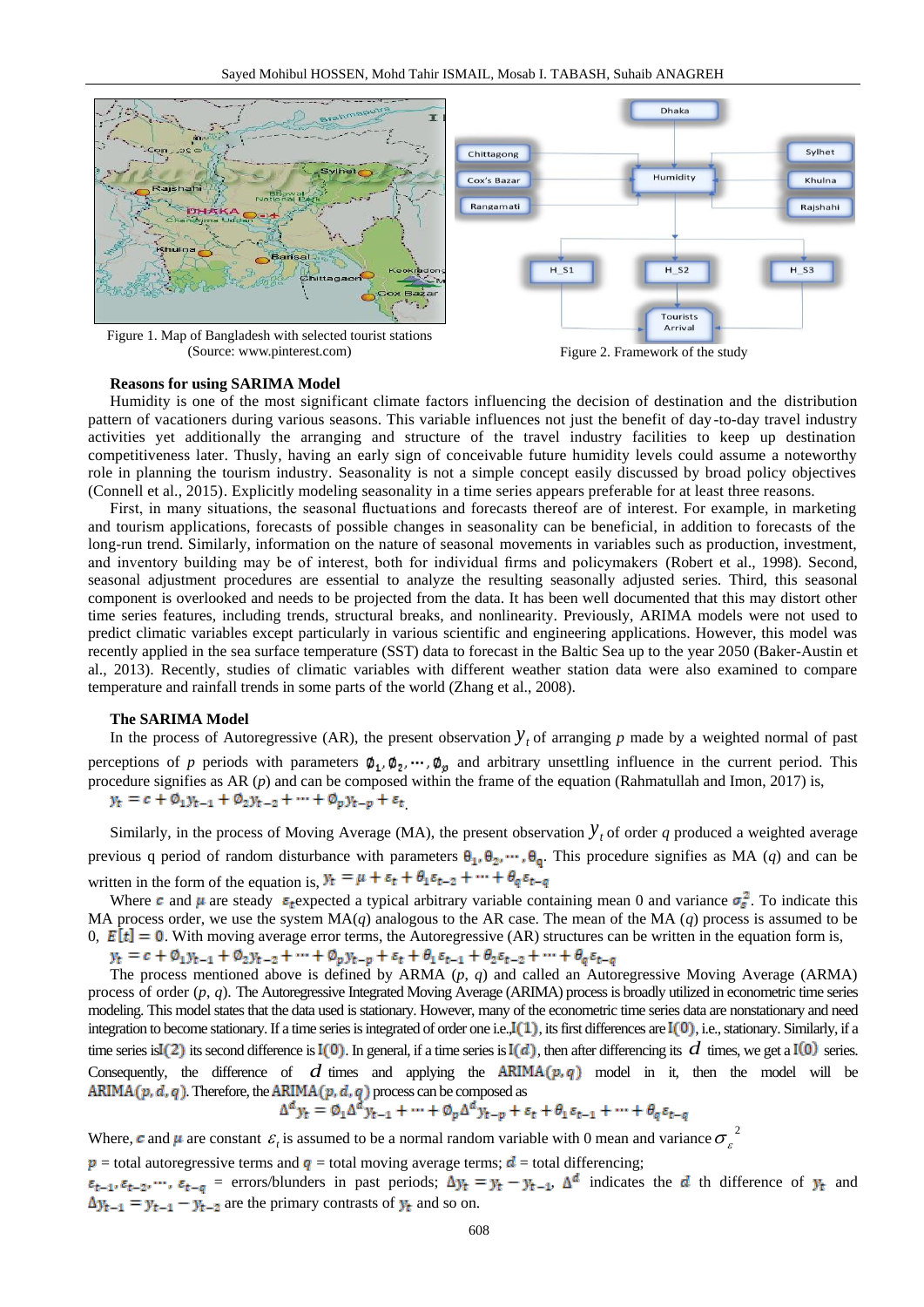In case the data shows up solid regular design, this demonstrates a high relationship among the values observed during the same season in progressive a long time. Therefore, for building an appropriate model for forecasting monthly humidity, we applied a seasonal ARIMA model, proposed by Box, et al. (2019). The non-seasonal part is (*p*, *d*, *q*) and the seasonal part is  $(P, D, Q)$  then the model can be described as SARIMA (p, d, q) \* (P, D, Q)s which can be written in the equation form as,

$$
\phi_p(L)\phi_p^S(L^S)(1-L^S)^D(1-L)^d y_t = \theta_q(L)\theta_q^S(L^S)\varepsilon_t
$$

Where,  $\phi_p(L)$ ,  $\theta_q(L)$  are AR and MA polynomials, s is the seasonal period,

$$
\varphi_p^S(L^S) = 1 - \varphi_1^S L^S - \varphi_p^S L^{SP} \qquad \qquad \theta_q^S(L^S) = 1 + \theta_q^S L^S + \dots + \theta_q^S L^{SQ}
$$

and D is the number of times the regular contrast administrator difference operator  $(1 - L<sup>s</sup>)$  is connected.

#### **The SANCOVA model**

Analysis of covariance or ANCOVA model is defined as the regression model containing the quantitative and subjective factors together. This model is the enlargement of ANOVA model. The procedure mentioned above gives measurably controlling impact of quantitative regress control factors. So, an adjusted ANCOVA model was proposed to decide the effect of diverse seasons on visitor entry, named SANCOVA model. Over other regression models, the noteworthy preference of this model is to degree the relationship and fractional impact of the autonomous variable and compare the subjective impact of the autonomous variable. To begin with, we isolated the humidity data into three successive seasons, to be specific winter/cool, summer/dry, and rainy/wet seasons.

Within the particular season, it contains the average of the normal humidity of seven visitor spots. The present research considers only four variables because of the restrictions of information accessibility. These four variables are utilized to find the relationship between tourist arrival and seasonal effect where the visitor entry is the subordinate (endogenous) variable. On the other hand, seasons are considered autonomous (exogenous) factors. We replace dummy variables for three seasons to discover the seasonal impact on visitor entry. So, SANCOVA model is considered in the present analysis. Subsequently, our considered seasonal ANCOVA model is as follows.

*Tourists*<sub>it</sub> = 
$$
\beta_0 + \beta_1 AVG(D + C + Cox + Ran + K + Raj + S)
$$
  
\n+  $\beta_2 AVG(D + C + Cox + Ran + K + + Raj + S)$   
\n+  $Cox + Ran + K + Raj + S$   
\n+  $Cox + Ran + K + Raj + S$   
\n+  $Cox + Ran + K + Raj + S$   
\n+  $Cox + Ran + K + Raj + S$   
\n+  $Cov + Ran + K + Raj + S$   
\n+  $Cov + Ran + K + Raj + S$   
\n+  $Cov + Ran + K + Raj + S$   
\n+  $Cov + Raj + S$   
\n+  $Cov + Raj + S$   
\n+  $Cov + Raj + S$   
\n+  $Cov + Raj + S$   
\n+  $Cov + Raj + S$   
\n+  $Cov + Raj + S$   
\n+  $Cov + Raj + S$   
\n+  $Cov + Raj + S$   
\n+  $Cov + Raj + S$   
\n+  $Cov + Raj + S$   
\n+  $Cov + Raj + S$   
\n+  $Cov + Raj + S$   
\n+  $Cov + Raj + S$   
\n+  $Cov + Raj + S$   
\n+  $Cov + Raj + S$   
\n+  $Cov + Raj + S$   
\n+  $Cov + Raj + S$   
\n+  $Cov + Raj + S$   
\n+  $Cov + Raj + S$   
\n+  $Cov + Raj + S$   
\n+  $Cov + Raj + S$   
\n+  $Cov + Raj + S$   
\n+  $Cov + Raj + S$   
\n+  $Cov + Raj + S$   
\n+  $Cov + Raj + S$   
\n+  $Cov + Raj + S$   
\n+  $Cov + Raj + S$   
\n+  $Cov + Raj + S$   
\n+  $Cov + Raj + S$   
\n+  $Cov + Saj + S$   
\n+  $Cov + Saj + S$   
\n+  $Cov + Saj + S$   
\n+  $Cov + Saj + S$   
\n+  $Cov + Saj + S$   
\n+  $C$ 

# **RESULTS**

There are four consecutive steps for developing a SARIMA model similar to an ARIMA model. They are identification, estimation, diagnostic checking, and the last step is forecasting.

#### **Model Identification**

In the beginning, we must check whether the data is stationary or not and have to confirm any seasonality that exists in the data set or not. For this checking line graph analysis, correlogram, and unit root test are utilized. The most pop ular and frequently used test method for testing the unit root in a parametric framework is the Dickey-Fuller (DF) test.

If the data set does not contain any trend and the disturbance terms are autocorrelated, it is not possible to apply the Dickey-Fuller test. Therefore, we can employ the Kwiatkowski-Philips-Schmidt-Shin (KPSS) and Phillips-Perron (PP) tests for stationarity. Table 1 represents the outcomes of stationarity for diverse stations. ACF and PACF were utilized to distinguish the finest Autoregressive Integrated Moving Average (ARIMA) model. The number of Moving Average (MA) and the number of Autoregressive (AR) coefficients of an ARIMA model can be assessed by autocorrelation function (ACF) and the partial autocorrelation function (PACF) respectively.

## **Modeling and Diagnostic Check**

For the presence of seasonality, we build a Seasonal Autoregressive Integrated Moving Average (SARIMA) model for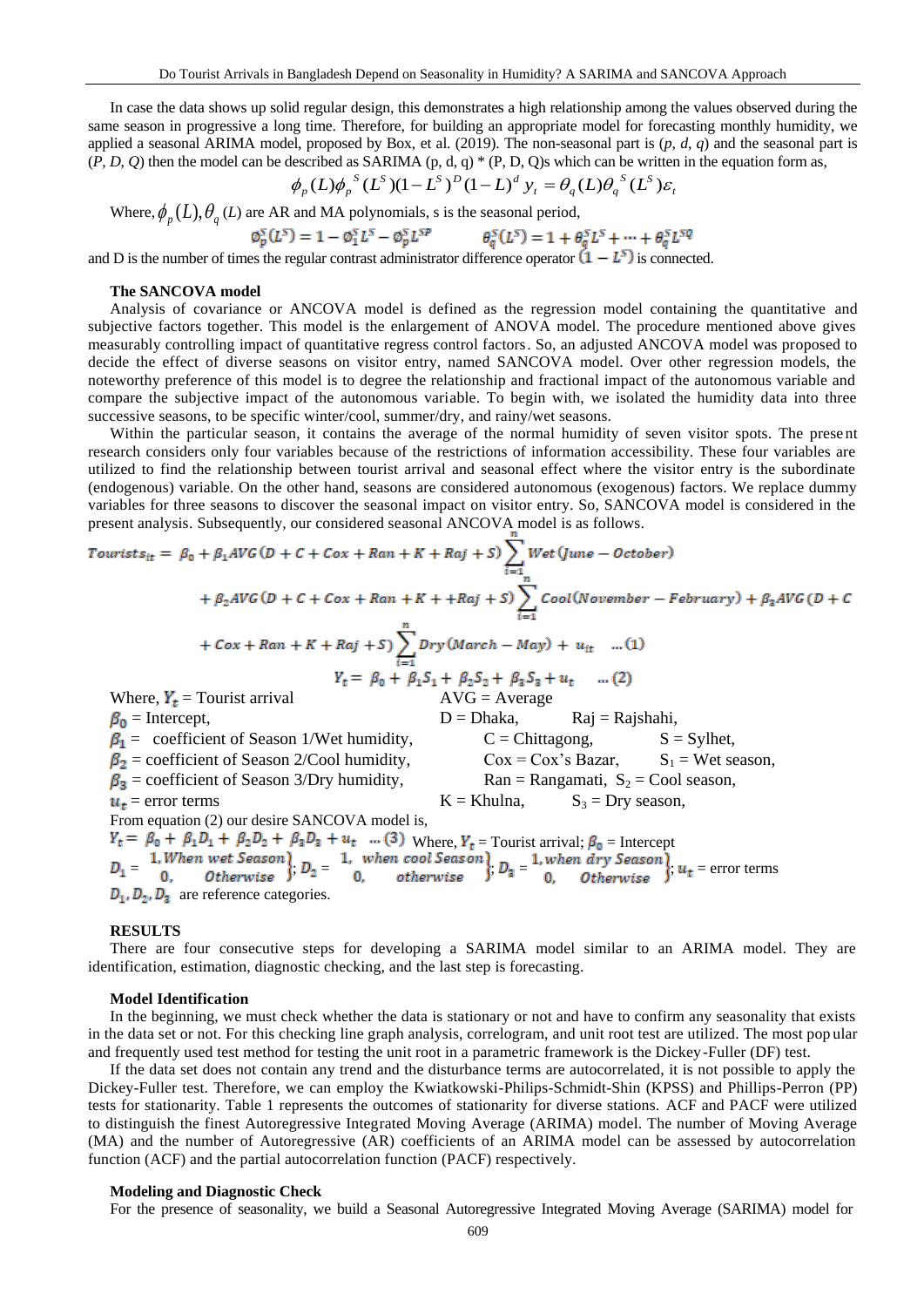monthly humidity for Chittagong, Cox's Bazar, Rangamati, Dhaka, Sylhet, Khulna, and Rajshahi. This SARIMA model was built with the assistance of the Box-Jenkins (1976) model building strategy and the altered by Box et al. (2019). Here for model identification, we take the primary normal or seasonal distinction. Utilizing some diagnostic checking, such as residual diagnostics and stability tests we check the finest SARIMA model. The model with the lowest mean square error is selected as the leading model for forecasting. Different SARIMA models for different tourist stations have appeared in Table 2.

To illustrate the step, we consider Dhaka as an example where Figure 3 & 4 represent the ACF and PACF plots of this spot.

| Table 1. Different test result for stationary |             |         |             |                 |                  |         |                  |                        |  |  |  |
|-----------------------------------------------|-------------|---------|-------------|-----------------|------------------|---------|------------------|------------------------|--|--|--|
| Unit Root test                                |             |         |             |                 |                  |         |                  |                        |  |  |  |
| Sampling                                      | ADF         | P-value | DF-GLS      | Phillips-Perron | Bandwidth: using | P-value | <b>KPSS</b> test | Bandwidth: using       |  |  |  |
| Station                                       |             |         |             | test statistic  | Bartlett kernel  |         | statistic        | <b>Bartlett</b> kernel |  |  |  |
| Chittagong                                    | $-4.521679$ | 0.0002  | $-0.876578$ | $-6.810700$     | 36               | 0.0000  | 0.095268         | 21                     |  |  |  |
| Cox's Bazar                                   | $-4.517176$ | 0.0002  | $-0.551395$ | $-6.755709$     | 41               | 0.0000  | 0.101508         | 29                     |  |  |  |
| Rangamati                                     | $-4.662948$ | 0.0001  | $-1.578012$ | $-6.387226$     | 56               | 0.0000  | 0.190154         | 28                     |  |  |  |
| Dhaka                                         | $-3.000544$ | 0.0355  | $-1.055700$ | $-6.755338$     | 35               | 0.0000  | 1.361047         | 20                     |  |  |  |
| Sylhet                                        | -4.516995   | 0.0002  | $-0.208896$ | $-7.184778$     | 37               | 0.0000  | 0.200832         | 27                     |  |  |  |
| Khulna                                        | -4.073486   | 0.0012  | $-0.833450$ | $-7.021207$     | 35               | 0.0000  | 1.203526         | 10                     |  |  |  |
| Rajshahi                                      | $-3.269662$ | 0.0168  | $-2.052435$ | $-7.802133$     | 45               | 0.0000  | 1.702987         | 17                     |  |  |  |

| <b>Station</b> | Model                                   | R-squared | <b>RMSE</b> | <b>MAE</b> | <b>MAPE</b> | Jarque - Bera | P-value  |
|----------------|-----------------------------------------|-----------|-------------|------------|-------------|---------------|----------|
| Chittagong     | SARIMA(1,0,1)x(0,1,1)12                 | 0.469278  | 0.471108    | 0.352563   | 74.25059    | 13.83105      | 0.000992 |
| Cox's Bazar    | SARIMA(1,0,1)x(0,1,1)12                 | 0.475741  | 0.354825    | 0.275385   | 85.91686    | 7994.551      | 0.000000 |
| Rangamati      | SARIMA(2,0,2)x(0,1,1)12                 | 0.529370  | 0.416703    | 0.305764   | 70.75213    | 135.4576      | 0.000000 |
| Dhaka          | SARIMA(0,1,2)x(0,1,1)12                 | 0.646413  | 0.439335    | 0.354176   | 97.30819    | 7.80214       | 0.020221 |
| Sylhet         | SARIMA(2,0,2)x(2,1,2)12                 | 0.995846  | 0.446867    | 0.350847   | 305.8018    | 22.83370      | 0.000011 |
| Khulna         | $SARIMA(2,0,1)x(0,2,2)12$ with constant | 0.600524  | 0.447657    | 0.352476   | 107.3293    | 27.30440      | 0.000001 |
| Raishahi       | SARIMA(1,1,1)x(0,1,1)12                 | 0.650216  | 0.343145    | 0.272857   | 248.8742    | 215.5317      | 0.000000 |



Figure 3. The time series plot of humidity for Dhaka is shown with ACF and PACF plots before regular difference

For model identification, consideration of seasonal differences is necessary. In time-series data, seasonal difference means the series which fluctuates from one season to another. In this study, we used the month-to-month information where in a season here are 12 periods, the regular distinction of  $\bf{y}$  at period t is  $y_t - y_{t-12}$ , which is signified by  $\nabla_{12} y_t$  where  $\nabla_{12} y_t = y_t - y_{t-12}$ 

From the above Figure 5, we appear that the regular differenced arrangement appears to be stationary. Presently we asses Seasonal Autocorrelation (SAC) and Seasonal Partial Autocorrelation (SPAC) of  $\nabla_{12} y_t$  at distinctive lags.

Figure 5. The time series plot of humidity for Dhaka is shown with ACF and PACF plots after taking the first difference





| Autocorrelation | <b>Partial Correlation</b> |    | <b>AC</b>            | <b>PAC</b> | Q-Stat | Prob  |
|-----------------|----------------------------|----|----------------------|------------|--------|-------|
|                 |                            | 1  | 0.001                | 0.001      | 0.0011 |       |
|                 |                            | 2  | 0.030                | 0.030      | 0.5039 |       |
|                 |                            | з  | 0.032                | 0.032      | 1.0568 |       |
|                 |                            | 4  | 0.013                | 0.012      | 1.1464 | 0.284 |
|                 |                            | 5  | 0.039                | 0.037      | 1.9625 | 0.375 |
|                 |                            | Б  | $-0.062 - 0.063$     |            | 4.0323 | 0.258 |
|                 |                            | 7  | $-0.025 - 0.028$     |            | 4.3620 | 0.359 |
|                 |                            | 8  | $-0.018 - 0.017$     |            | 4.5375 | 0.475 |
|                 |                            | 9  | 0.027                | 0.032      | 4.9285 | 0.553 |
|                 |                            | 10 | $-0.069 - 0.066$     |            | 7.5186 | 0.377 |
|                 |                            | 11 | $-0.020 - 0.015$     |            | 7.7340 | 0.460 |
|                 |                            |    | $12 - 0.002 - 0.001$ |            | 7.7355 | 0.561 |
|                 |                            | 13 | 0.074                | 0.079      | 10.811 | 0.372 |
|                 |                            | 14 | 0.012                | 0.010      | 10.891 | 0.452 |
|                 |                            |    | $15 - 0.028 - 0.024$ |            | 11.319 | 0.502 |
|                 |                            |    | 16 -0.074 -0.088     |            | 14.363 | 0.349 |
|                 |                            |    | $17 - 0.010 - 0.015$ |            | 14.419 | 0.419 |
|                 |                            | 18 | 0.010                | 0.007      | 14.471 | 0.490 |
|                 |                            | 19 | $-0.023$             | $-0.004$   | 14.780 | 0.541 |
|                 |                            | 20 | 0.005                | 0.011      | 14.796 | 0.610 |
|                 |                            | 21 | 0.056                | 0.062      | 16.567 | 0.553 |
|                 |                            |    | 22 -0.021 -0.036     |            | 16.825 | 0.602 |
|                 |                            | 23 | 0.016                | 0.016      | 16.978 | 0.654 |
|                 |                            |    | 24 -0.037 -0.038     |            | 17.773 | 0.663 |
|                 |                            | 25 | 0.050                | 0.051      | 19.194 | 0.633 |
|                 |                            |    | 26 -0.017 -0.039     |            | 19.361 | 0.680 |
|                 |                            | 27 | 0.031                | 0.035      | 19.912 | 0.702 |
|                 |                            | 28 | 0.004                | 0.004      | 19.919 | 0.751 |
|                 |                            |    | 29 -0.046 -0.030     |            | 21.146 | 0.734 |
|                 |                            | 30 | $-0.014 - 0.026$     |            | 21.251 | 0.774 |
|                 |                            | 31 | $-0.014$             | 0.002      | 21.358 | 0.810 |
|                 |                            | 32 | 0.034                | 0.025      | 22.031 | 0.819 |
|                 |                            | 33 | $-0.037$             | $-0.029$   | 22.829 | 0.822 |
|                 |                            | 34 | 0.049                | 0.037      | 24.231 | 0.801 |
|                 |                            | 35 | 0.003                | 0.009      | 24.235 | 0.836 |
|                 |                            | 36 | 0.016                | 0.010      | 24.381 | 0.861 |
|                 |                            |    |                      |            |        |       |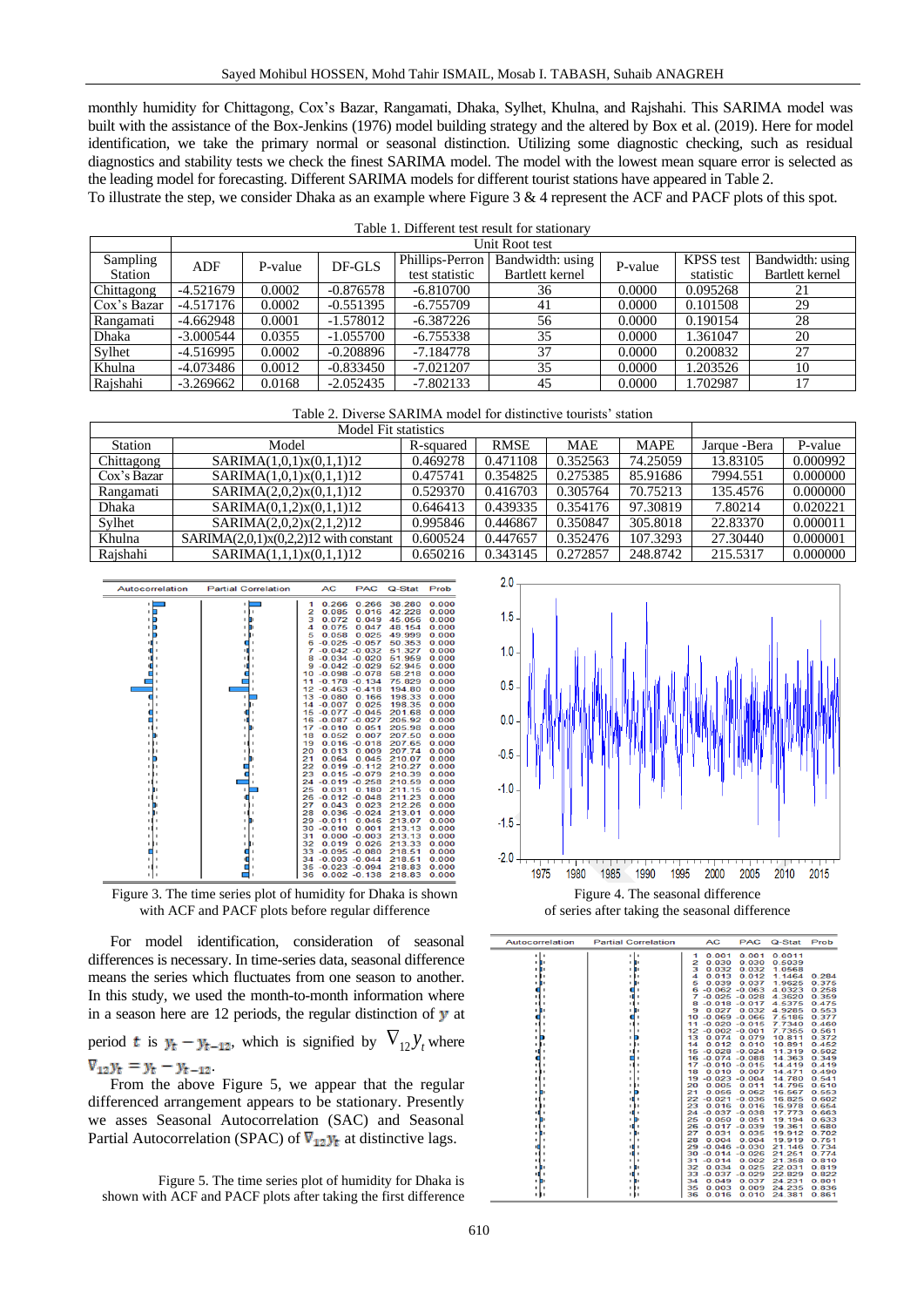

Figure 6 presents the results of the correlogram Q-statistics analysis. The autocorrelation and Q-test come about for distinctive lags recommend that there's no autocorrelation within the residual. Hence, we can decide that the selected model is fully specified. Now let us consider the Histogram and Normality test results presented in Figure 7 for checking the normality of the data set. From this, we can make sure that the residuals are distributed normally or not.

The Histogram and Jarque-Bera test (which appeared in Table 2) shows that the residual is distributed normally, signifying the full model specification. Figure 6 represents the actual, fitted, and residual plots that indicate the fitted model pattern. Moreover, when we examined the outline checking through a standardized residual plot for the SARIMA  $(0,1,2)(0,1,1)_{12}$  model, the findings reveal that residuals are not serially correlated and distributed normally. Thus this result indicates that the above model is a good model and correctly fitted.

#### **Estimation of Classical Linear Regression (CLRM) model**

In the second empirical study of evaluating the effect of seasonal impact on visitor entry, the results of Table 3 show the sesonal effect on tourists arrival. The numerous coefficients of determination  $(R^2)$  are 0.72, which proposed that the autonomous variable explained the subordinate variable by 72% of the whole variety. This suggests that seasonality encompasses a 72% impact on traveler entry in Bangladesh.

|  |  |  | Table 3. Seasonal effect on tourists' arrival |  |
|--|--|--|-----------------------------------------------|--|
|--|--|--|-----------------------------------------------|--|

| Model       | Standardized |           | P-    | R           | ₽2 |
|-------------|--------------|-----------|-------|-------------|----|
|             | Coefficients | statistic | value |             |    |
| Wet Season  | 0.466        | 0.701     | 0.611 |             |    |
| Cool Season | 1.007        | 1.609     | 0.354 | 0.85010.723 |    |
| Dry Season  | $-0.380$     | $-0.593$  | 0.659 |             |    |

#### **Results of SANCOVA model**

Assessing the effect of regular impact on traveler entry. The results of Table 4 show the impact of seasonal effect on annualy humidity and tourists while Table 5 shows the results of Seasonal effect on annual Humidity by a log-linear model. Considering Winter season as the reference category as in equation 3, the intercept value is approximately 1315.502 thousand taka, representing the mean income in winter season from tourist arrival.  $\beta_2$  indicates the mean income of summer season is lower about 107.630 thousand taka to the mean income of winter season is about 1315.502 thousand taka.  $\beta_3$ suggests that the mean income within Wet/Rainy season is lower about 729.94 thousand taka, than the mean income of about 1315.502 thousand taka. Again, from equation 3, but now transform all variables to natural log, the intercept value  $\beta_0$ represents the reference category mean income. Subsequently, the value of the intercept term of the regression model is about -3.344. Taking the antilog of 3.344, we find 0.035295494, which represents the mean income within the winter season from tourist arrival.  $\beta_2$  represents the results of mean income in summer season. Here  $\beta_2$  is higher about 0.026 to the mean income of about 6.087 thousand taka for the reference category, Winter season. Taking antilog  $\{(-3.344+0.004) = -$ 3.34}. we obtained 0.035436959. Thus, the income in the summer season is higher by about 0.4 % than in the Winter season. β<sub>3</sub> gives the results of income in Wet/Rainy season. Here β<sub>3</sub> is equal to the mean income -3.344 thousand taka for the reference category, Winter season. Thus, the income in the rainy season is equal to the Winter season.

# **DISCUSSIONS**

For SARIMA model, forecasting in time series analysis has gotten to be fundamental devices in various applications in meteorology and other natural ranges to get it marvels such as humidity, temperature, and rainfall. To appear the forecasting behavior of Dhaka humidity change in

| Table 4. Seasonal effect on annual Humidity |
|---------------------------------------------|
|---------------------------------------------|

| Reference<br>category | R     | $R^2$ | $\beta_{\rm o}$  | $\beta_1$ | $\beta_{2}$          | $\beta_3$ | Humidity   Tourists |       |
|-----------------------|-------|-------|------------------|-----------|----------------------|-----------|---------------------|-------|
| Winter<br>Season      | 0.764 | 0.584 | 1315.502         |           | $-107.630$ $-729.94$ |           | 59.463              | 0.008 |
| Summer<br>Season      | 0.764 | 0.584 | 1207.872 107.630 |           |                      | $-622.31$ | 59.463              | 0.008 |
| <b>Wet Season</b>     | 0.764 | 0.584 | 585.565          | 729.94    | 622.31               |           | 59.463              | 0.008 |

Bangladesh, we fit an, appropriate model and then produced forecasts based on the fitted model. From Figure 3 it is observed that with exponential decay the AR and MA move in inverse. Both ACF and PACF appear a quick decay belonging all the spikes are in standard blunder bounce, after taking the primary contrast. Therefore, with seasonality the series gets to be stationary representing an ARIMA model. For the monthly humidity data of Dhaka, the SARIMA (0,1,2) (0,1,1) model was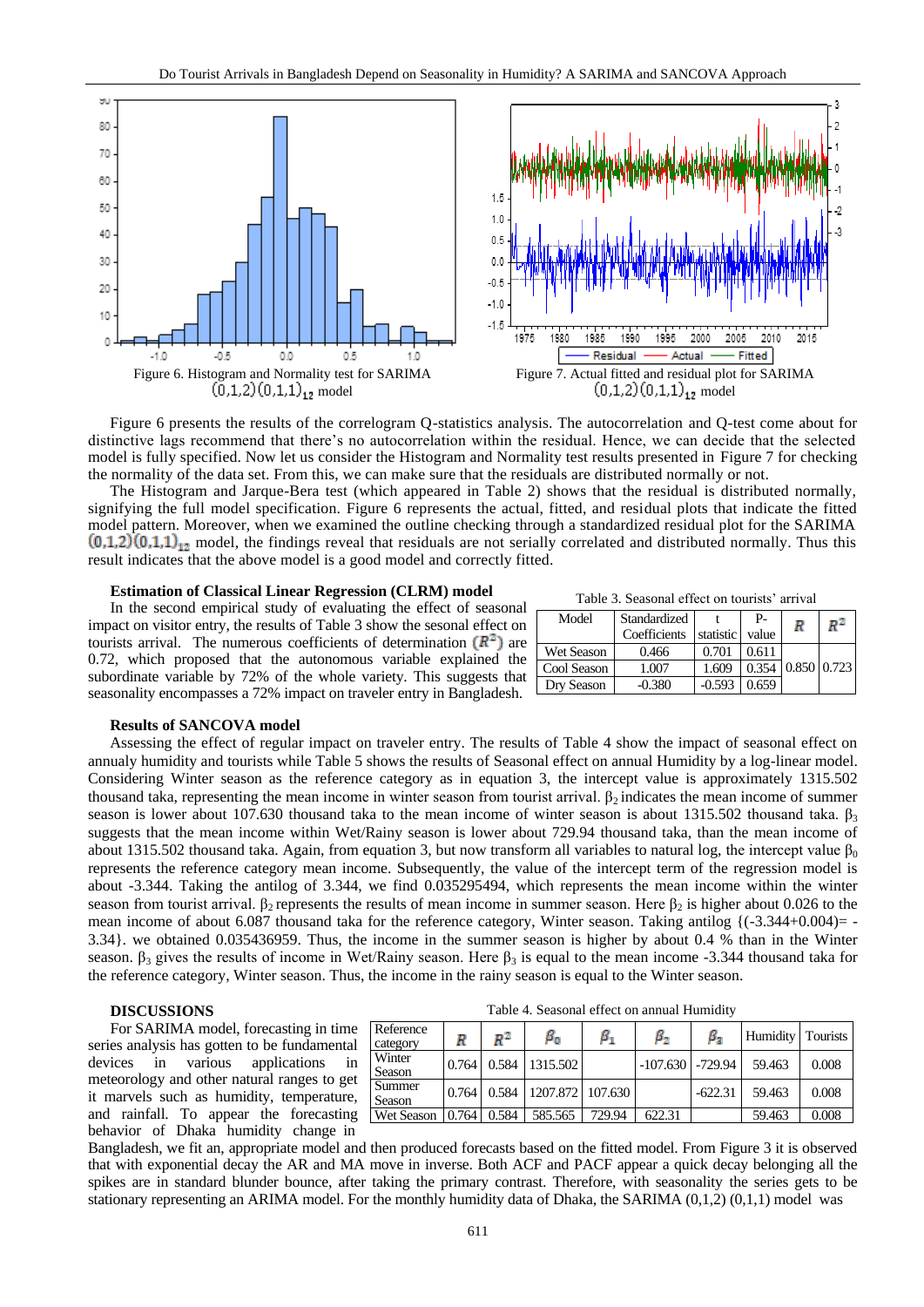fitted, and we appraise the parameters of this model. Then utilizing residual diagnostics and a stability test, we check the legitimacy of the model. To identify the type of residuals a typical likelihood plot and the Jarque-Bera test was utilized. At that point, we forecast up to the year 2025 as shown in Table 6.

| Table 5. Seasonal effect on annual Humidity by a log-linear model |  |  |
|-------------------------------------------------------------------|--|--|
|-------------------------------------------------------------------|--|--|

| Reference<br>category | R | $\mathbb{R}^2$ | $\beta_{\rm 0}$                           |       | $\beta_{2}$ | $\beta_2$ | Humidity   Tourists |       | Season |
|-----------------------|---|----------------|-------------------------------------------|-------|-------------|-----------|---------------------|-------|--------|
| Winter<br>Season      |   |                | $0.963$   $0.93$   $-3.344$               |       | 0.004       | 0.000     | 2.336               | 0.141 | 0.035  |
| Summer<br>Season      |   |                | $0.963 \mid 0.93 \mid -3.350 \mid -0.003$ |       |             | $-0.004$  | 2.341               | 0.144 | 0.032  |
| Wet Season            |   |                | $0.963$   $0.93$   $-3.343$               | 0.000 | 0.004       |           | 2.336               | 0.141 | 0.035  |

|         |                                                                       | 2020:01 | $-0.727011$ | 2022:01 | $-0.739779$ | 2024:01 | $-0.752548$ |
|---------|-----------------------------------------------------------------------|---------|-------------|---------|-------------|---------|-------------|
|         |                                                                       | 2020:02 | $-1.738249$ | 2022:02 | $-1.751017$ | 2024:02 | -1.763786   |
|         |                                                                       | 2020:03 | -1.919477   | 2022:03 | $-1.932246$ | 2024:03 | $-1.945014$ |
|         |                                                                       | 2020:04 | $-0.830389$ | 2022:04 | $-0.843158$ | 2024:04 | -0.855927   |
|         | <b>Forecasting of monthly humidity</b><br>for Dhaka area from 2019 to | 2020:05 | $-0.142563$ | 2022:05 | $-0.155331$ | 2024:05 | $-0.168100$ |
|         | 2025                                                                  | 2020:06 | 0.553254    | 2022:06 | 0.540486    | 2024:06 | 0.527717    |
|         |                                                                       | 2020:07 | 0.768589    | 2022:07 | 0.755820    | 2024:07 | 0.743051    |
|         |                                                                       | 2020:08 | 0.713121    | 2022:08 | 0.700352    | 2024:08 | 0.687583    |
|         |                                                                       | 2020:09 | 0.699614    | 2022:09 | 0.686845    | 2024:09 | 0.674076    |
|         |                                                                       | 2020:10 | 0.168331    | 2022:10 | 0.155563    | 2024:10 | 0.142794    |
| Year    | <b>Standardized value</b>                                             | 2020:11 | $-0.563242$ | 2022:11 | $-0.576011$ | 2024:11 | -0.588779   |
|         | $(\mathbf{Z}_i)$                                                      | 2020:12 | $-0.327412$ | 2022:12 | $-0.340181$ | 2024:12 | $-0.352949$ |
| 2019:01 | $-0.720626$                                                           | 2021:01 | $-0.733395$ | 2023:01 | -0.746164   | 2025:01 | -0.758932   |
| 2019:02 | $-1.731864$                                                           | 2021:02 | -1.744633   | 2023:02 | $-1.757402$ | 2025:02 | -1.770170   |
| 2019:03 | $-1.913093$                                                           | 2021:03 | $-1.925861$ | 2023:03 | $-1.938630$ | 2025:03 | -1.951399   |
| 2019:04 | $-0.824005$                                                           | 2021:04 | $-0.836774$ | 2023:04 | $-0.849542$ | 2025:04 | $-0.862311$ |
| 2019:05 | $-0.136178$                                                           | 2021:05 | $-0.148947$ | 2023:05 | $-0.161716$ | 2025:05 | -0.174484   |
| 2019:06 | 0.559638                                                              | 2021:06 | 0.546870    | 2023:06 | 0.534101    | 2025:06 | 0.521333    |
| 2019:07 | 0.774973                                                              | 2021:07 | 0.762204    | 2023:07 | 0.749436    | 2025:07 | 0.736667    |
| 2019:08 | 0.719505                                                              | 2021:08 | 0.706736    | 2023:08 | 0.693968    | 2025:08 | 0.681199    |
| 2019:09 | 0.705998                                                              | 2021:09 | 0.693229    | 2023:09 | 0.680461    | 2025:09 | 0.667692    |
| 2019:10 | 0.174716                                                              | 2021:10 | 0.161947    | 2023:10 | 0.149178    | 2025:10 | 0.136410    |
| 2019:11 | $-0.556858$                                                           | 2021:11 | $-0.569626$ | 2023:11 | -0.582395   | 2025:11 | -0.595164   |
| 2019:12 | $-0.321028$                                                           | 2021:12 | $-0.333796$ | 2023:12 | -0.346565   | 2025:12 | -0.359334   |

 $X_i = Z_i \sigma + \mu$ 

Where,  $\mu$ =74.58983,  $\sigma$  = 8.207461

Similarly, observing ACF and PACF for monthly humidity of Chittagong, Cox's Bazar, Khulna, Rajshahi, Rangamati, and Sylhet we have fitted SARIMA (1, 0, 1)(0, 1,  $1)_{12}$ , SARIMA $(1, 0, 1)$  $(0, 1, 1)_{12}$ , SARIMA  $(2, 0, 1)(0, 2)<sub>12</sub>$  with a constant parameter, SARIMA  $(1, 1, 1)(0, 1, 2)_{12}$ , SARIMA $(2, 0, 1)$  $2(0, 1, 1)_{12}$ , and SARIMA  $(2, 0, 2)(2, 1, 2)_{12}$ model sequentially and after that estimate the parameters of these models. After distinguishing the foremost appropriate model, the legitimacy of these models was checked by utilizing residual diagnostics and a stability test. After that normal probability





plot and Jarque-Bera test were utilized for checking the typicality of residuals. At this point, we forecast humidity for the tourist stations of Bangladesh to 2025. From the above Figure 8, there is a seasonal effect on humidity. From June, humidity starts increasing, and from November, it starts decreasing. July (wet season) has the highest humidity and March (dry season) has the lowest humidity. The highest increase in Cox's Bazar and decrease of humidity in Dhaka and Rangamati district. The capital Dhaka consists of the lowest increase of humidity and the lowest decrease in the Khulna and Rajshahi district. The above results indicate that winter and dry seasons are better to visit Bangladesh under low humidity. However, travelers who love the rainy season can visit Bangladesh under high humidity, which does not affect traveling. These results also suggest that visitors belonging to high humidity countries can discover Bangladesh all year round, and visitors from low humidity countries can discover it in the rainy season. This forecast will help travelers from all around the world to plan a suitable time to visit Bangladesh. For SANCOVA model, for all reference categories, the numerous coefficients of determination  $(R^2)$  are 0.584. This result proposes the autonomous variable clarified the subordinate variable by 58% of the full variety. That represents the regularity in humidity incorporate a 58% impact on tourist's arrival. The outcome of this analysis also suggests that if per unit humidity in seasonality increases, tourism industry income will increase by approximately 59.463 thousand taka in every season. For Log-linear SANCOVA model, for all reference categories, the multiple coefficients of determination  $(R^2)$  are 0.93. Which illuminate that the dependent variable explained by an independent variable about 93% of the total variation. Subsequently, seasonality in humidity has a 93% effect on Income from visitor entry in Bangladesh. This result also suggests that if per unit humidity in seasonality increases, then tourism